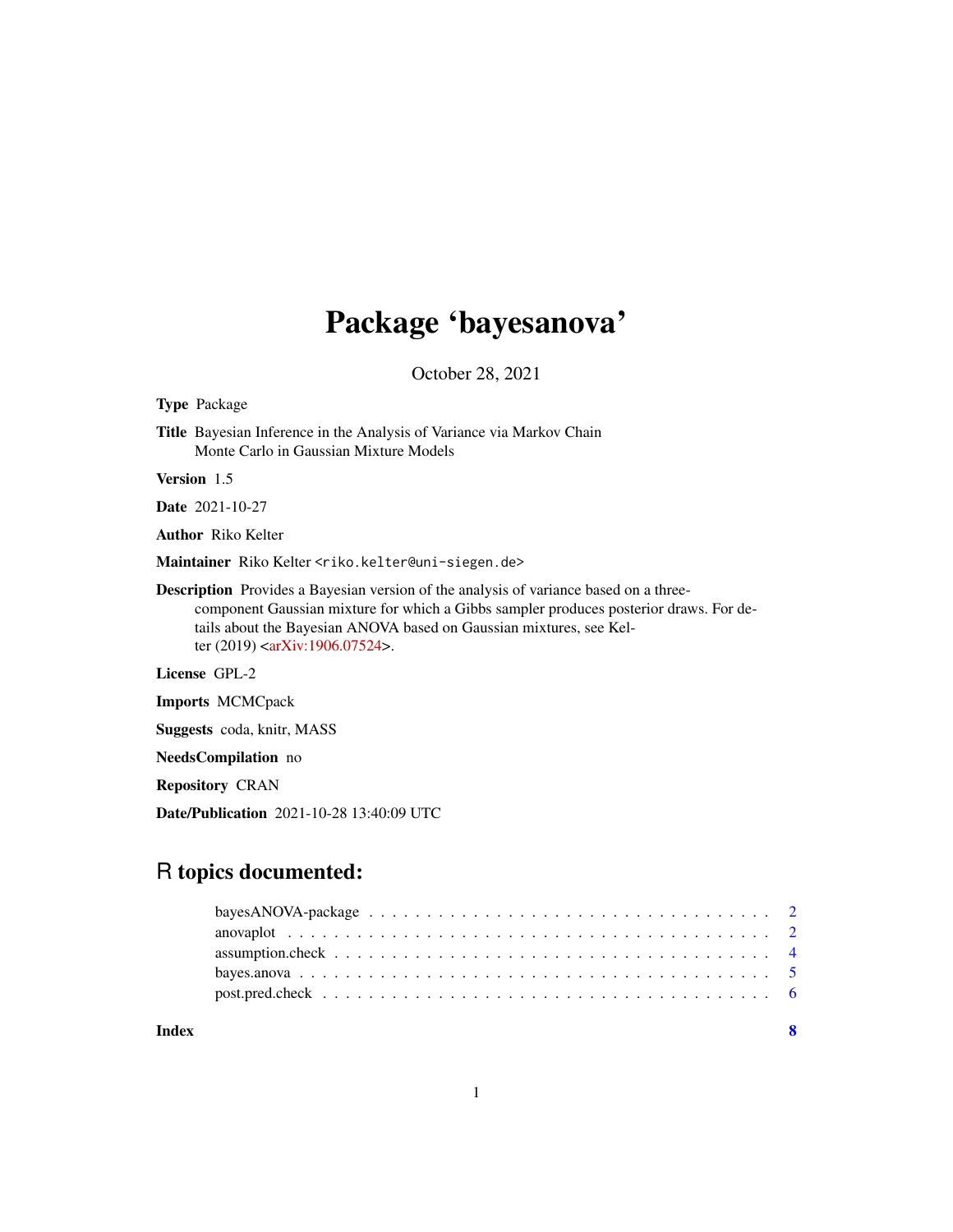<span id="page-1-0"></span>bayesANOVA-package *Bayesian ANOVA*

## Description

Provides a Bayesian version of the analysis of variance (ANOVA) based on a three-component Gaussian mixture, for which a Gibbs sampler produces the posteriors of the means and standard deviation of each component. Also, model assumptions can be checked and results visualised.

## Details

The DESCRIPTION file: This package was not yet installed at build time.

Index: This package was not yet installed at build time.

The core function is bayes.anova which provides the Bayesian version of the ANOVA. Also, assumptions can be checked via assumption.check, and anovaplot produces visualizations of the results.

## Author(s)

Riko Kelter

Maintainer: Riko Kelter

## References

For details, see: https://arxiv.org/abs/1906.07524v1

#### Examples

```
set.seed(42)
x1=rnorm(75,0,1)
x2=rnorm(75,1,1)
x3=rnorm(75,2,1)
assumption.check(x1,x2,x3,conf.level = 0.95)
result=bayes.anova(n=1000,first=x1,second=x2,third=x3)
anovaplot(result)
```
anovaplot *anovaplot*

#### Description

Plots the results of a Bayesian ANOVA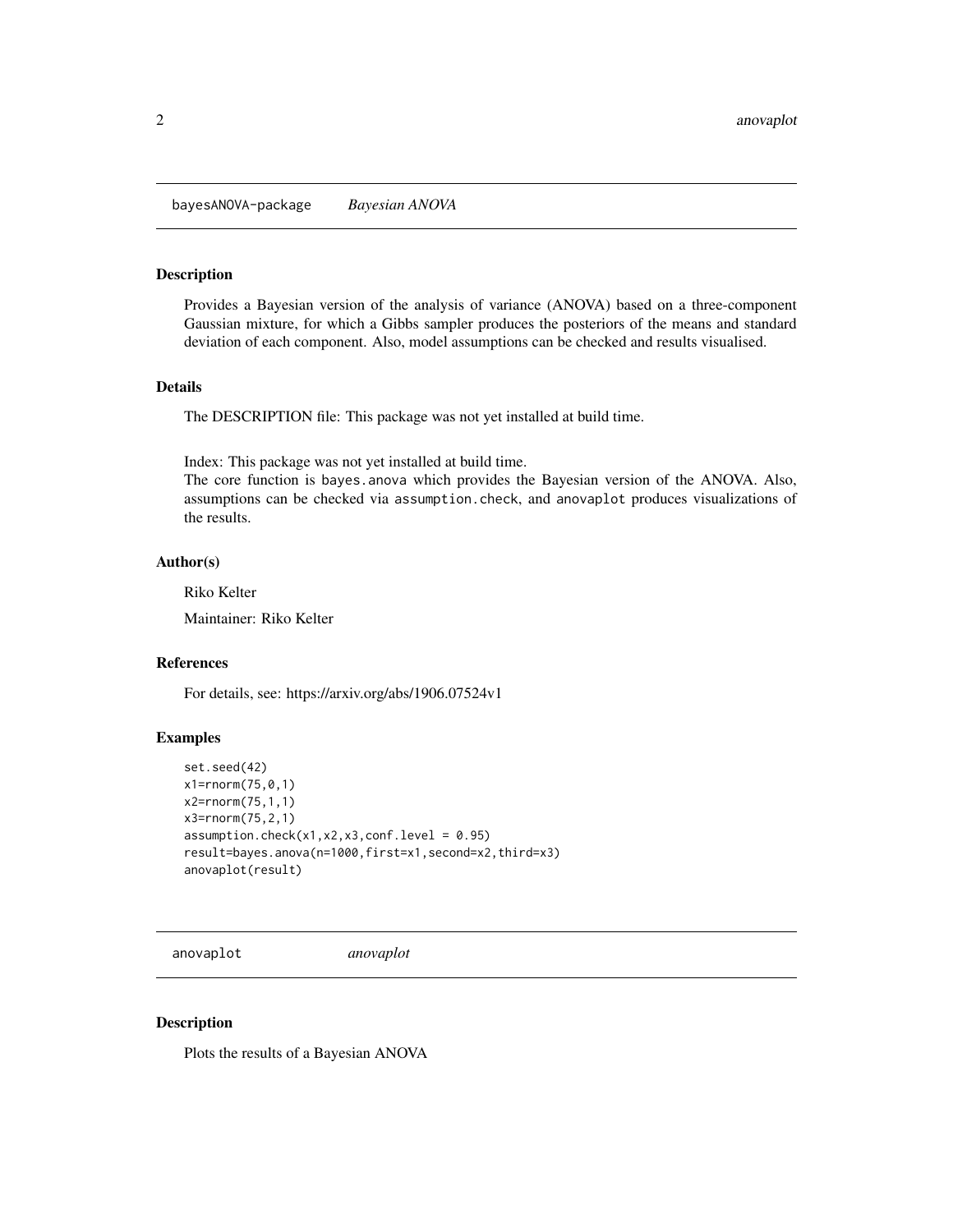#### anovaplot 3

#### Usage

anovaplot(dataframe, type="rope", sd="sd", ci=0.95)

#### Arguments

| dataframe | A dataframe which is the result of a Bayesian ANOVA                                                                                                                                                                                                                                                                                                                                                        |
|-----------|------------------------------------------------------------------------------------------------------------------------------------------------------------------------------------------------------------------------------------------------------------------------------------------------------------------------------------------------------------------------------------------------------------|
| type      | Selects the type of plot which should be produced. The default is "rope", which<br>produces a posterior region of practical equivalence (ROPE) analysis and pos-<br>terior distributions for the three effect sizes of interest. Other options are to<br>produce posteriors for each parameter via type=="pars", or to produce poste-<br>riors for the difference of means and variances via type=="diff". |
| sd        | Selects if the results include posterior draws for the standard deviation (default)<br>or the variance. sd="sd" is the default. sd="var" assumes that the dataframe<br>includes posterior draws of the variances of each group.                                                                                                                                                                            |
| ci        | The credible level used for producing credible intervals. The default is ci=0.95.                                                                                                                                                                                                                                                                                                                          |

## Value

Produces plots of the results depending on which type is selected. In the default setting, the produced plots include horizontal colored lines which visualize the standard regions of practical equivalence (ROPEs) for the effect size of Cohen. In particular, the ROPE of no effect,  $\delta \in (-0.2, 0.2)$ is shown as a red horizontal line, the ROPE of a small effect,  $|\delta| \in [0.2, 0.5)$  is shown as an orange horizontal line, the ROPE of a medium effect,  $|\delta| \in [0.5, 0.8)$  is shown as an green horizontal line, and the ROPE of a large effect,  $|\delta| \in [0.8, 0.0)$  is shown as a purple horizontal line. Corresponding dashed vertical lines show the boundaries between these default ROPEs for effect sizes.

#### Author(s)

Riko Kelter

#### References

For details, see: https://arxiv.org/abs/1906.07524v1

#### Examples

```
set.seed(42)
x1=rnorm(75,0,1)
x2=rnorm(75,1,1)
x3=rnorm(75,2,1)
result=bayes.anova(n=1000,first=x1,second=x2,third=x3)
```

```
anovaplot(result)
anovaplot(result, type="effect")
```

```
x4=rnorm(75,3,1)
result2=bayes.anova(n=1000,first=x1,second=x2,third=x3,fourth=x4)
anovaplot(result2)
```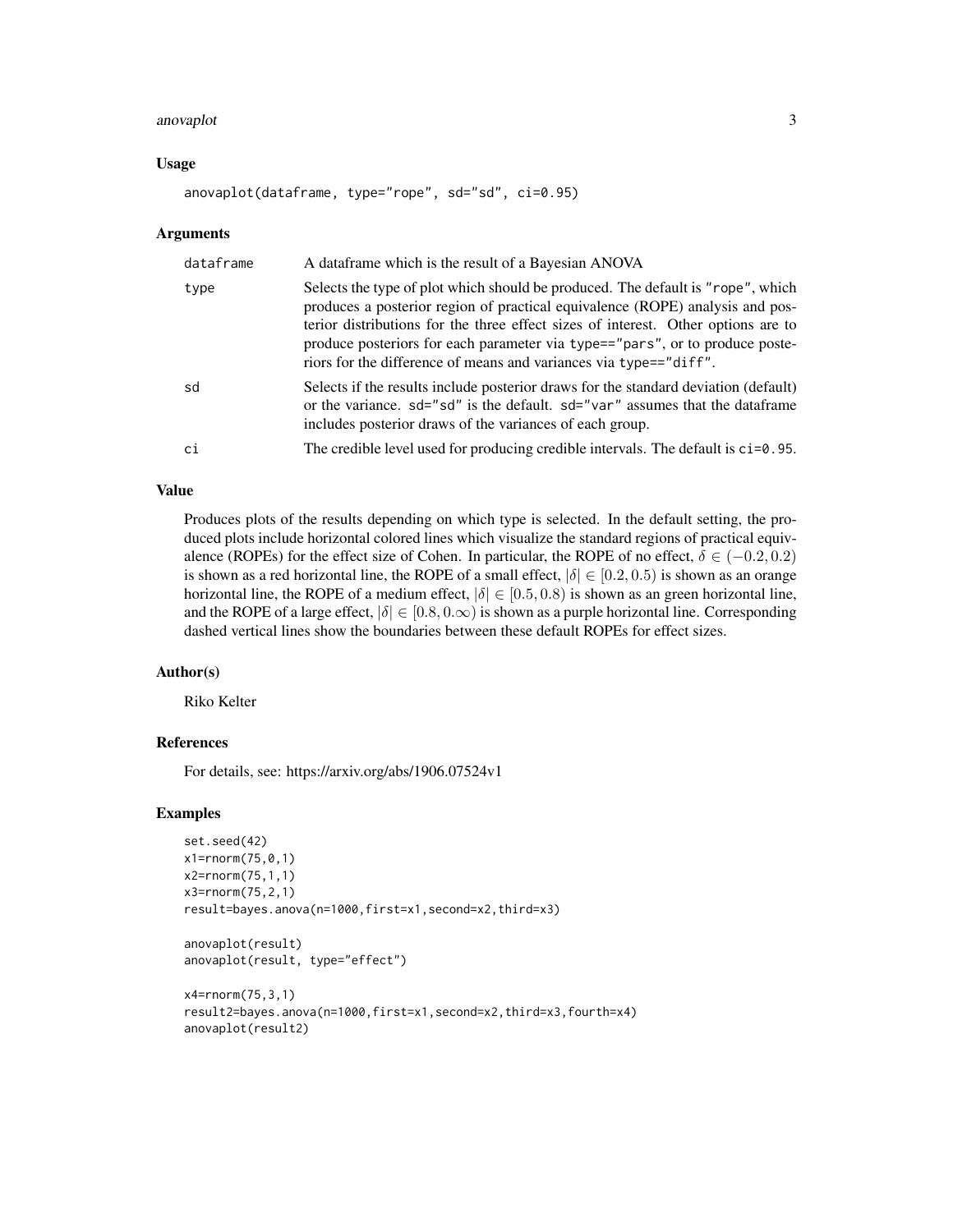<span id="page-3-0"></span>assumption.check *assumption.check*

#### Description

This function checks the assumption of normality for each of the groups x1, x2, x3 (and optional x4, x5 and 6) used in the Bayesian ANOVA via Shapiro-Wilk tests with confidence level conf.level.

## Usage

assumption.check(x1,x2,x3,x4=NULL,x5=NULL,x6=NULL,conf.level=0.95)

## Arguments

| x1             | Numerical vector containing the values for the first group                              |
|----------------|-----------------------------------------------------------------------------------------|
| x <sub>2</sub> | Numerical vector containing the values for the second group                             |
| x3             | Numerical vector containing the values for the third group                              |
| x4             | Numerical vector containing the values for the fourth group. Defaults to NULL.          |
| x5             | Numerical vector containing the values for the fifth group. Defaults to NULL.           |
| x6             | Numerical vector containing the values for the sixth group. Defaults to NULL.           |
| conf.level     | Confidence level of the Shapiro-Wilk test used. Significance level equals 1-conf. level |

## Details

If a single Shapiro-Wilk test fails, the method returns a warning and recommends to use further diagnostics.

## Value

Histograms and Quantile-Quantile plots for all groups are produced, either a warning or a confirmation of normality in all three groups is printed to the console.

#### Author(s)

Riko Kelter

## References

For details, see: https://arxiv.org/abs/1906.07524v1

## Examples

```
set.seed(42)
x1=rnorm(75,0,1)
x2=rnorm(75,1,1)
x3=rnorm(75,2,1)
```

```
assumption.check(x1, x2, x3, \text{conf. level} = 0.95)
```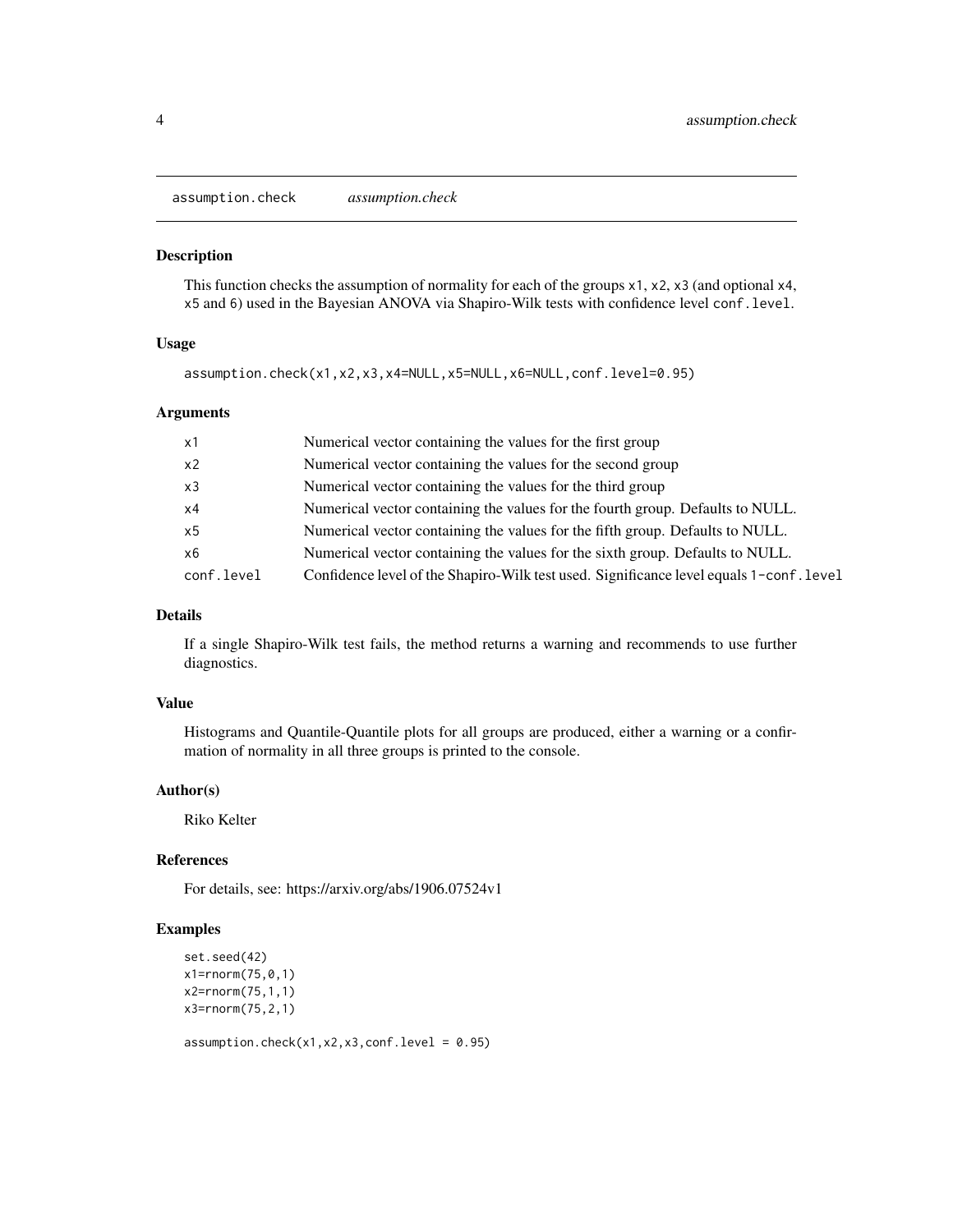<span id="page-4-0"></span>

## Description

This function runs a Bayesian analysis of variance (ANOVA) on the data. The Bayesian ANOVA model assumes normally distributed data in all three groups, and conducts inference based on a Gibbs sampler in a three-component Gaussian-mixture with unknown parameters.

#### Usage

```
bayes.anova(n=10000,first,second,third,fourth=NULL,fifth=NULL,sixth=NULL,
hyperpars="custom",burnin=n/2,sd="sd",q=0.1,ci=0.95)
```
## Arguments

| n         | Number of posterior draws the Gibbs sampler produces. The default is n=10000.                                                                                               |
|-----------|-----------------------------------------------------------------------------------------------------------------------------------------------------------------------------|
| first     | Numerical vector containing the values of the first group                                                                                                                   |
| second    | Numerical vector containing the values of the second group                                                                                                                  |
| third     | Numerical vector containing the values of the third group                                                                                                                   |
| fourth    | Numerical vector containing the values of the fourth group. Default value is<br>NULL.                                                                                       |
| fifth     | Numerical vector containing the values of the fifth group. Default value is<br>NULL.                                                                                        |
| sixth     | Numerical vector containing the values of the sixth group. Default value is<br>NULL.                                                                                        |
| hyperpars | Sets the hyperparameters on the prior distributions. Two options are provided.<br>The default is "custom", and the other is "rafterys". For details, see the<br>references. |
| burnin    | Burn-in samples for the Gibbs sampler                                                                                                                                       |
| sd        | Selects if posterior draws should be produced for the standard deviation (default)<br>or the variance. The two options are "sd" and "var" respectively.                     |
| q         | Tuning parameter for the hyperparameters. The default is $q=0.1$ and it is rec-<br>ommended not to change this.                                                             |
| сi        | The credible level for the credible intervals produced. Default is $ci=0.95$ .                                                                                              |

## Details

The Gibbs sampler is run with four Markov chains to run convergence diagnostics.

#### Value

Returns a dataframe which includes four columns for each parameter of interest. Each column corresponds to the posterior draws of a single Markov chain obtained by the Gibbs sampling algorithm.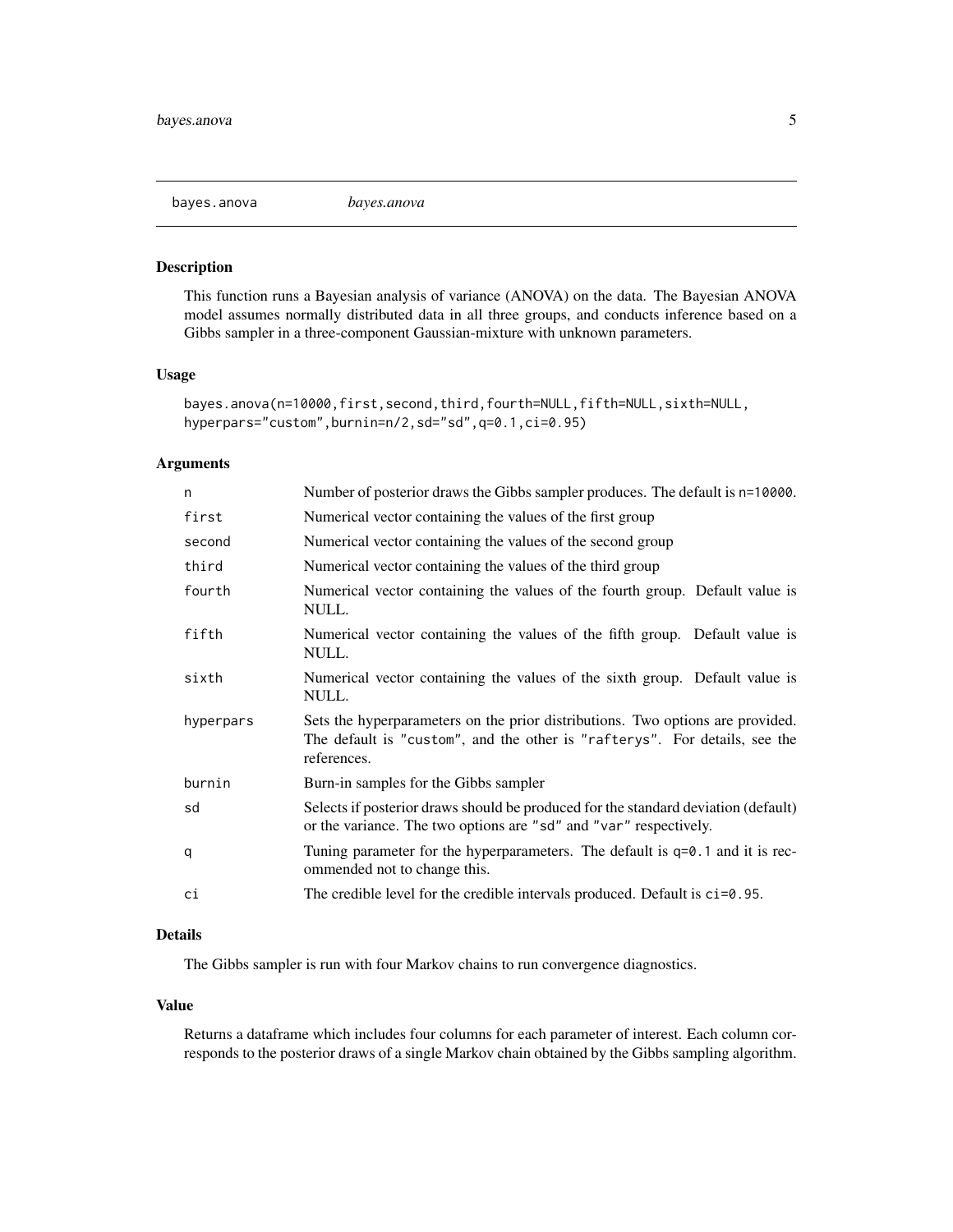## <span id="page-5-0"></span>Author(s)

Riko Kelter

## References

For details, see: https://arxiv.org/abs/1906.07524v1

### Examples

```
set.seed(42)
x1=rnorm(75,0,1)
x2=rnorm(75,1,1)
x3=rnorm(75,2,1)
x4=rnorm(75,-1,1)
result=bayes.anova(first=x1,second=x2,third=x3)
result=bayes.anova(n=1000,first=x1,second=x2,third=x3,
hyperpars="custom",burnin=750,ci=0.99,sd="sd")
result2=bayes.anova(n=1000,first=x1,second=x2,third=x3,
fourth=x4)
```
post.pred.check *post.pred.check*

## Description

Provides a posterior predictive check for a fitted Bayesian ANOVA model.

## Usage

```
post.pred.check(anovafit, ngroups, out, reps = 50, eta)
```
## Arguments

| anovafit | A dataframe returned by bayes. anova                                                                                                                                  |
|----------|-----------------------------------------------------------------------------------------------------------------------------------------------------------------------|
| ngroups  | An integer which is the number of groups used in the ANOVA                                                                                                            |
| out      | A numerical vector containing the originally observed data in all groups                                                                                              |
| reps     | An integer which is the number of posterior predictive distributions sampled<br>from the ANOVA models posterior distribution. Defaults to 50 sampled param-<br>eters. |
| eta      | A numerical vector containing the weight values of the mixture.                                                                                                       |

## Details

Provides a posterior predictive check for a fitted Bayesian ANOVA model.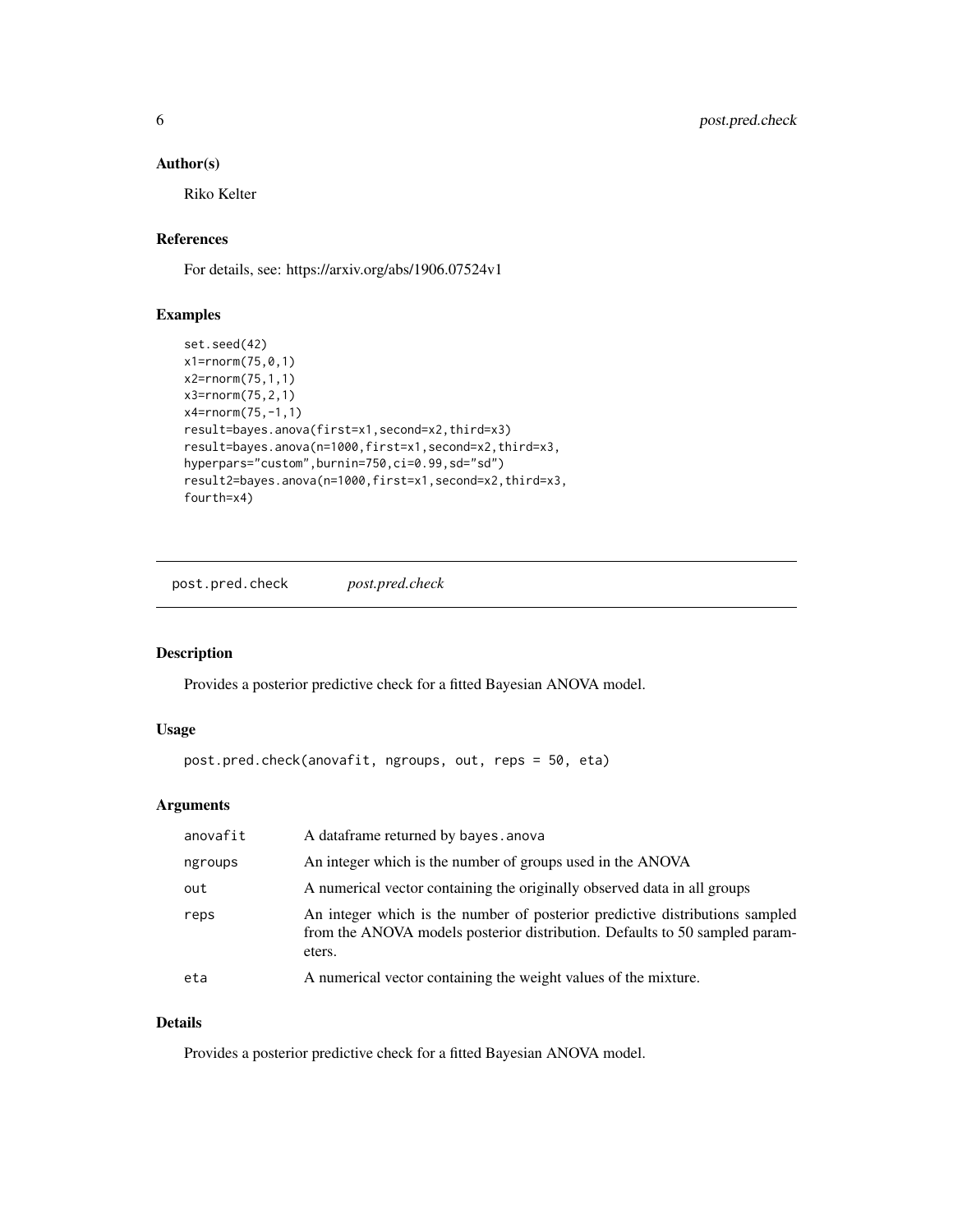## post.pred.check 7

## Value

Produces a plot consisting of a density estimate of the original data and posterior predictive distributions sampled from the posterior of the Bayesian ANOVA model as density overlays.

## Author(s)

Riko Kelter

## Examples

```
set.seed(700)
x1=rnorm(1000,0,1)
x2=rnorm(1000,1,1)
x3=rnorm(1000,2,2)
```

```
result=bayes.anova(n=1000,first = x1, second=x2, third=x3)
post.pred. check(result, ngroughs = 3, out = c(x1, x2, x3), reps = 25, eta = c(1/3, 1/3, 1/3))
```